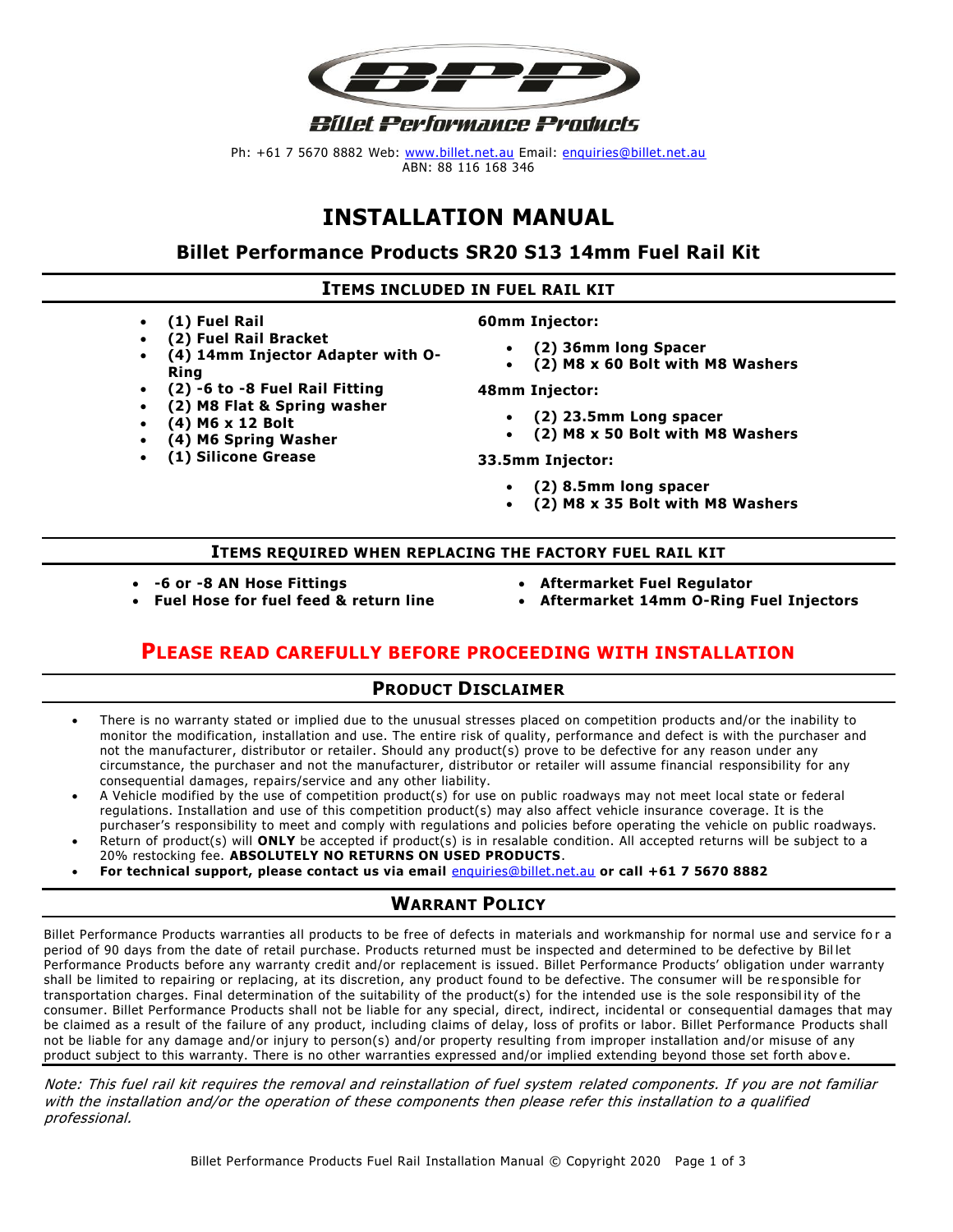## **WARNING!**

- **Keep open flames and/or spark away from vehicle at all times when removing and refitting fuel rail.**
- **Thoroughly clean your new Billet Performance Products fuel rail before installation.**
- **Be sure engine is off before you relieve the fuel pressure from vehicle.**

#### **INSTALLATION INSTRUCTIONS**

#### **Step 1: Removal**

- 1. Please refer to a factory service manual for the removal of the factory fuel rail.
- 2. Disconnect negative battery terminal before proceeding.
- 3. Clean the area around the fuel rail so that dirt cannot get into the engine.
- 4. Carefully disassemble the factory fuel rail. a. Ensure the vehicle is parked on a level surface.

### **Step 2: Assembling the Billet Performance Products Fuel Rail**

- 1. Install the -6 to -8 Fuel rail fitting supplied to either end of the fuel rail with a small amount of silicone grease (Fig 1 and 2).
- 2. Install left & right fuel rail bracket to fuel rail.
- 3. Install the aftermarket fuel injectors to fuel rail using a small amount of silicone grease supplied on injector O-rings.



- a. Aftermarket fuel injectors must be used. Depending on the injectors being used the appropriate spacer will need to be used. Please refer to Items included in fuel rail kit on page one, size is measured from inside to inside of O-ring.
- b. Make sure the fuel injectors are properly seated in the Billet Performance Products fuel rail.

## **Step 3: Installation**

- 1. Install the Billet Performance Products fuel rail using the provided spacers and bolts.
	- a. Lubricate the injector bung o-rings with silicone grease and install them into the intake manifold.
	- b. Do not fully tighten the fuel rail until the fuel injectors are correctly seated into the intake manifold.
	- c. Be careful not to damage the seals in the intake manifold.
- 2. Tighten the mounting bolts.
	- a. Do not over tighten the bolts; doing so may cause damage to the fuel rail.
- 3. Install the fuel pressure regulator
	- a. An aftermarket fuel pressure regulator must be installed please consult a professional for options on aftermarket fuel pressure regulators.
- 4. Install the fuel feed and return line. Make sure that there is enough slack on the hoses to not place pressure on the fuel rail with engine movement.
- 5. Reconnect wiring harness and all connectors. Factory Connectors may need to be changed to suit injectors.
- 6. Connect the negative battery terminal.
- 7. Turn the ignition switch to the on position for approximately two seconds and turn the ignition switch to the off position. **DO NOT ATTEMPT TO START ENGINE**.